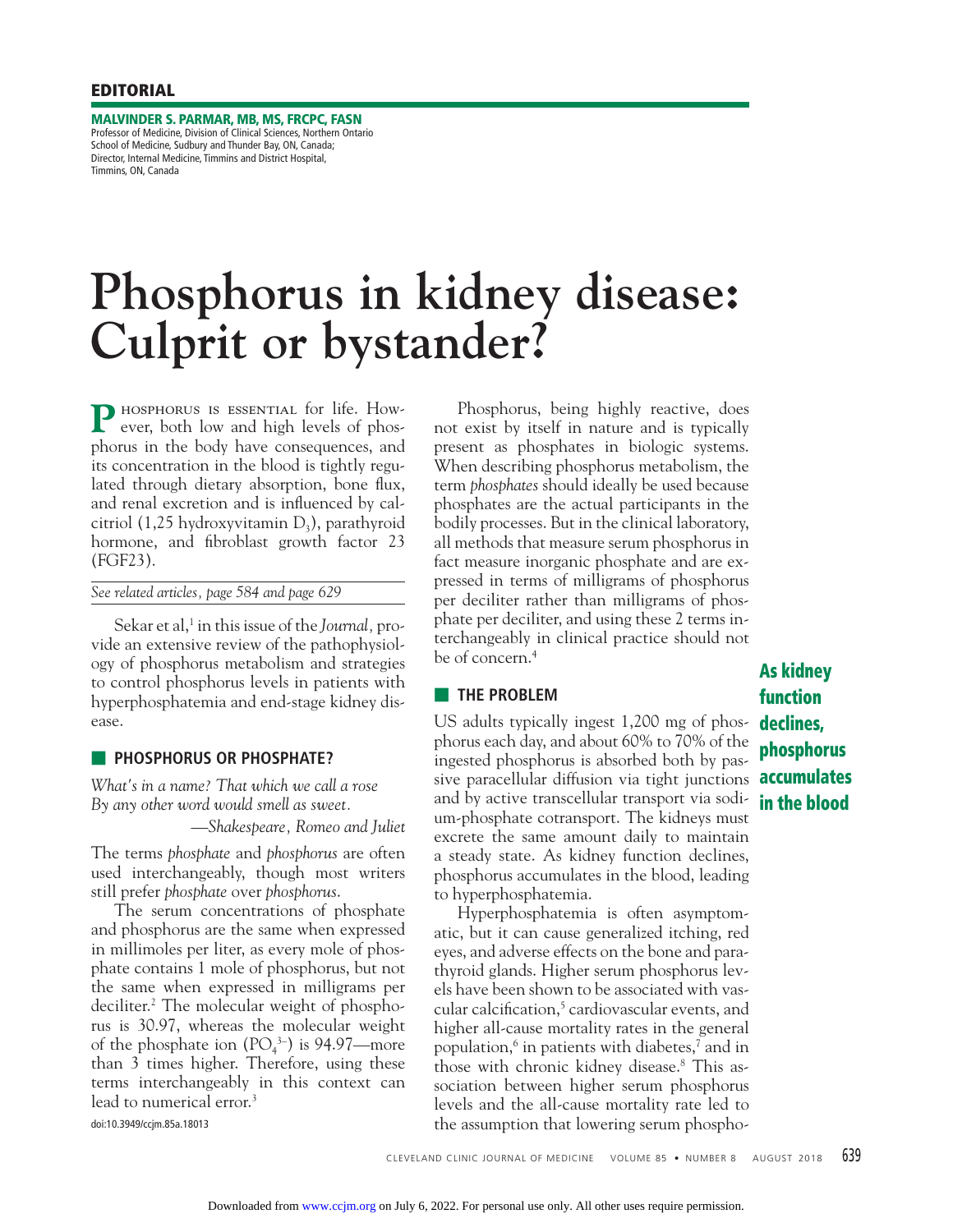## **TABLE 1**

# **Phosphorus binders**

#### **Calcium-based**

Calcium carbonate Calcium acetate

## **Noncalcium-based**

Metal-based Aluminum hydroxide (only for short-term use) Lanthanum carbonate Iron (sucroferric oxyhydroxide, ferric citrate)

Resin-based Sevelamer (sevelamer hydrochloride, sevelamer carbonate)

**Others** 

 Magnesium hydroxide, magnesium carbonate (risk of hypermagnesemia) Chitosan (minimal effect)

rus levels in these patients could reduce the rates of cardiovascular events and death, and to efforts to correct hyperphosphatemia.

 Research into FGF23 continues, especially its role in cardiovascular complications of chronic kidney disease, as both phosphorus and FGF23 levels are elevated in chronic kidney disease and are implicated in poor clinical outcomes in these patients. However, both FGF23 and parathyroid hormone levels rise early in the course of kidney disease, long before overt hyperphosphatemia develops. Further, FGF23 rises earlier than parathyroid hormone and has been found to be an independent risk factor for cardiovascular events and death from any cause in end-stage kidney disease.<sup>9</sup>

 Whether hyperphosphatemia is the culprit or merely an epiphenomenon of metabolic complications of chronic kidney disease is still unclear, as more molecules are being identified in the complex process of cardiovascular calcification.<sup>10</sup>

 However, one thing is clear: vascular calcification is not just a simple precipitation of calcium and phosphorus. Instead, it is an active process that involves many regulators of mineral metabolism.10 The complex nature of this process is likely one of the reasons that evidence is conflicting<sup>11</sup> about the benefits of phosphorus binders in terms of cardiovascular events or all-cause mortality in these patients.

## **STRATEGIES TO CONTROL HYPERPHOSPHATEMIA**

## **Reducing intake**

Dietary phosphorus restriction is the first step in controlling serum phosphorus. But reducing phosphorus intake while otherwise trying to optimize the nutritional status can be challenging.

 The recommended daily protein intake is 1.0 to 1.2 g/kg. But phosphorus is typically found in foods rich in proteins, and restricting protein severely can compromise nutritional status and may be as bad as elevated phosphate levels in terms of outcomes.

 Although plant-based foods contain more phosphate per gram of protein (ie, they have a higher ratio of phosphorus to protein) than animal-based foods, the bioavailability of phosphorus from plant foods is lower. Phosphorus in plant-based foods is mainly in the form of phytate. Humans cannot hydrolyze phytate because we lack the phytase enzyme; hence, the phosphorus in plant-based foods is not well absorbed. Therefore, a vegetarian diet may be preferable and beneficial in patients with chronic kidney disease. A small study in humans showed that a vegetarian diet resulted in lower serum phosphorus and FGF23 levels, but the study was limited by its small sample size.12

 Patients should be advised to avoid foods that have a high phosphate content, such as processed foods, fast foods, and cola beverages, which often have phosphate-based food additives.

 Further, one should be cautious about using supplements with healthy-sounding names. A case in point is "vitamin water": 12 oz of this fruit punch-flavored beverage contains 392 mg of phosphorus,13 and this alone would require 12 to 15 phosphate binder tablets to bind its phosphorus content.

 In addition, many prescription drugs have significant amounts of phosphorus, and this is often unrecognized.

Sherman et al<sup>14</sup> reviewed 200 of the most commonly prescribed drugs in dialysis patients and found that 23 (11.5%) of the drug labels listed phosphorus-containing ingredients, but the actual amount of phosphorus was not listed. The phosphorus content ranged from 1.4 mg (clonidine 0.2 mg, Blue Point Laboratories, Dublin, Ireland) to 111.5 mg (paroxetine 40 mg, GlaxoSmith Kline, Philadelphia, PA).

**Vascular calcifi cation is not just a simple precipitation of calcium and phosphorus**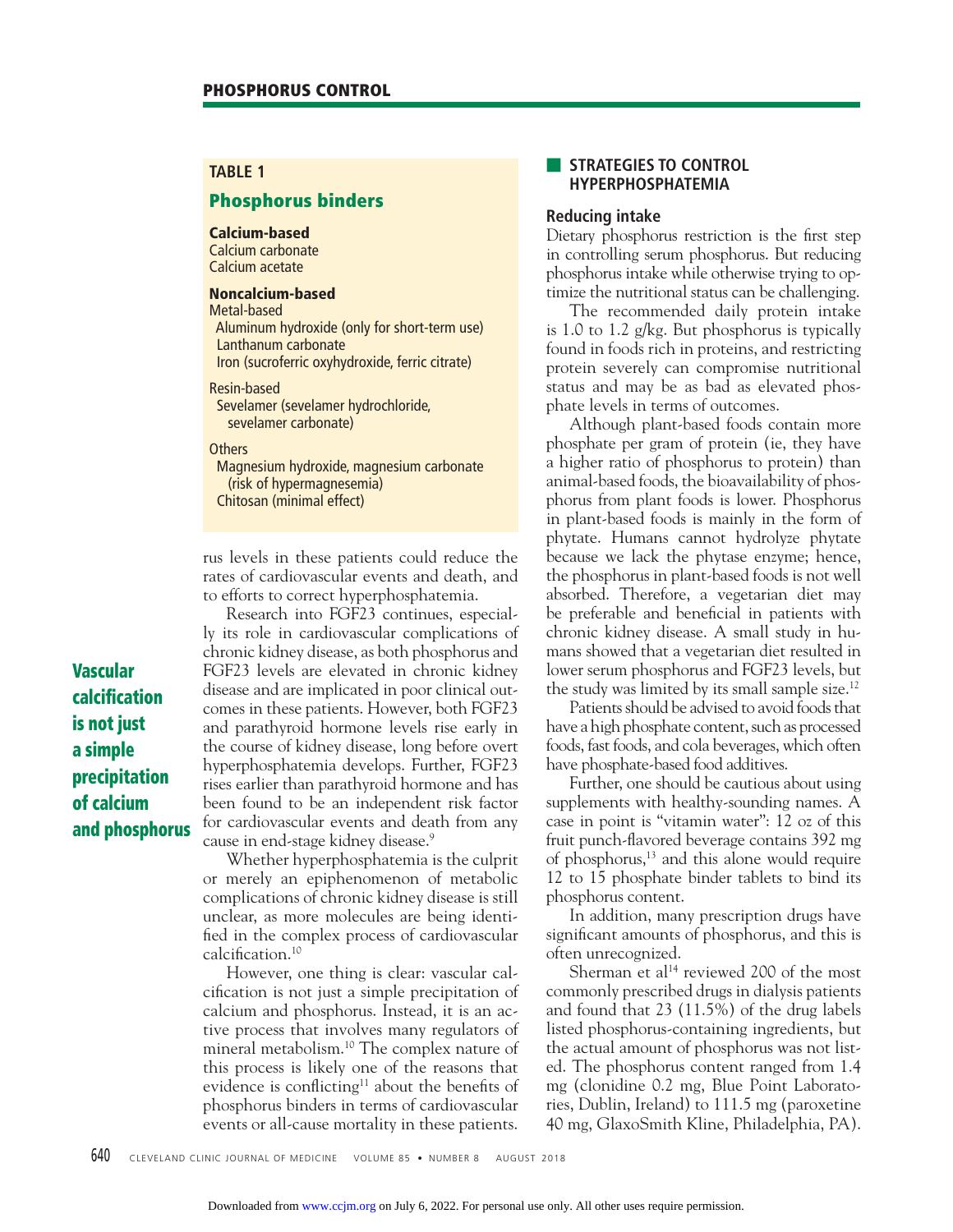The phosphorus content was inconsistent and varied with the dose of the agent, type of formulation (tablet or syrup), branded or generic formulation, and manufacturer.

 Branded lisinopril (Merck, Kenilworth, NJ) had 21.4 mg of phosphorus per 10-mg dose, while a generic product (Blue Point Laboratories, Dublin, Ireland) had 32.6 mg. Different brands of generic amlodipine 10 mg varied in their phosphorus content from 8.6 mg (Lupin Pharmaceuticals, Mumbai, India) to 27.8 mg (Greenstone LLC, Peapack, NJ) to 40.1 mg (Qualitest Pharmaceuticals, Huntsville, AL. Rena-Vite (Cypress Pharmaceuticals, Madison, MS), a multivitamin marketed to patients with kidney disease, had 37.7 mg of phosphorus per tablet. Thus, just to bind the phosphorus content of these 3 tablets (lisinopril, amlodipine, and Rena-Vite), a patient could need at least 3 to 4 extra doses of phosphate binder.

 The phosphate content of medications should be considered when prescribing. For example, Reno Caps (Nnodum Pharmaceuticals, Cincinnati, OH), another vitamin supplement, has only 1.7 mg of phosphorus per tablet and should be considered, especially in patients with poorly controlled serum phosphorus levels. However, the challenge is that medication labels do not provide the phosphorus content.

## **Reducing phosphorus absorption**

Because so many foods contain phosphorus, dietary efforts alone are often insufficient to control serum phosphorus levels, and most patients require additional strategies, eg, phosphorus binders (**Table 1**).

 Although these agents reduce serum phosphorus and help reduce symptoms, an important quality-of-life measure, it is uncertain whether they improve clinical outcomes.<sup>11</sup> To date, no specific phosphorus binder offers a survival benefit over placebo.<sup>11</sup>

Based on the limited and conflicting evidence, the Kidney Disease: Improving Global Outcomes (KDIGO) guidelines, recently updated, suggest that oral phosphorus binders should be used in patients with hyperphosphatemia to lower serum phosphorus levels toward the normal range.<sup>15</sup> They further recommend not exceeding 1,500 mg of elemental calcium per day if a calcium-based binder is used,



### **Figure 1.** A stepwise approach to the management of hyperphosphatemia and selection of phosphorus binder.

and they recommend avoiding calcium-based binders in patients with hypercalcemia, adynamic bone disease, or vascular calcification.

 Phosphorus binders may account for up to 50% of the daily pill burden and may contribute to poor medication adherence.<sup>16</sup> Dialysis patients need to take a lot of these drugs: by weight, 5 to 6 pounds per year.

 These drugs can bind and interfere with the absorption of other vital medications and so should be taken with meals and separately from other medications.

At present, there is insufficient evidence to recommend one binder over the other, and the selection of phosphorus binder should be individualized for each patient, taking into consideration the stage of chronic kidney disease, degree of hyperphosphatemia, concomitant anemia, presence of vascular calcification, use of other medications, side effects, cost to the individual, and pill burden. A stepwise, opinion-based, clinical approach to the selection of the phosphorus binders in patients with hyperphosphatemia is presented in **Figure 1**.